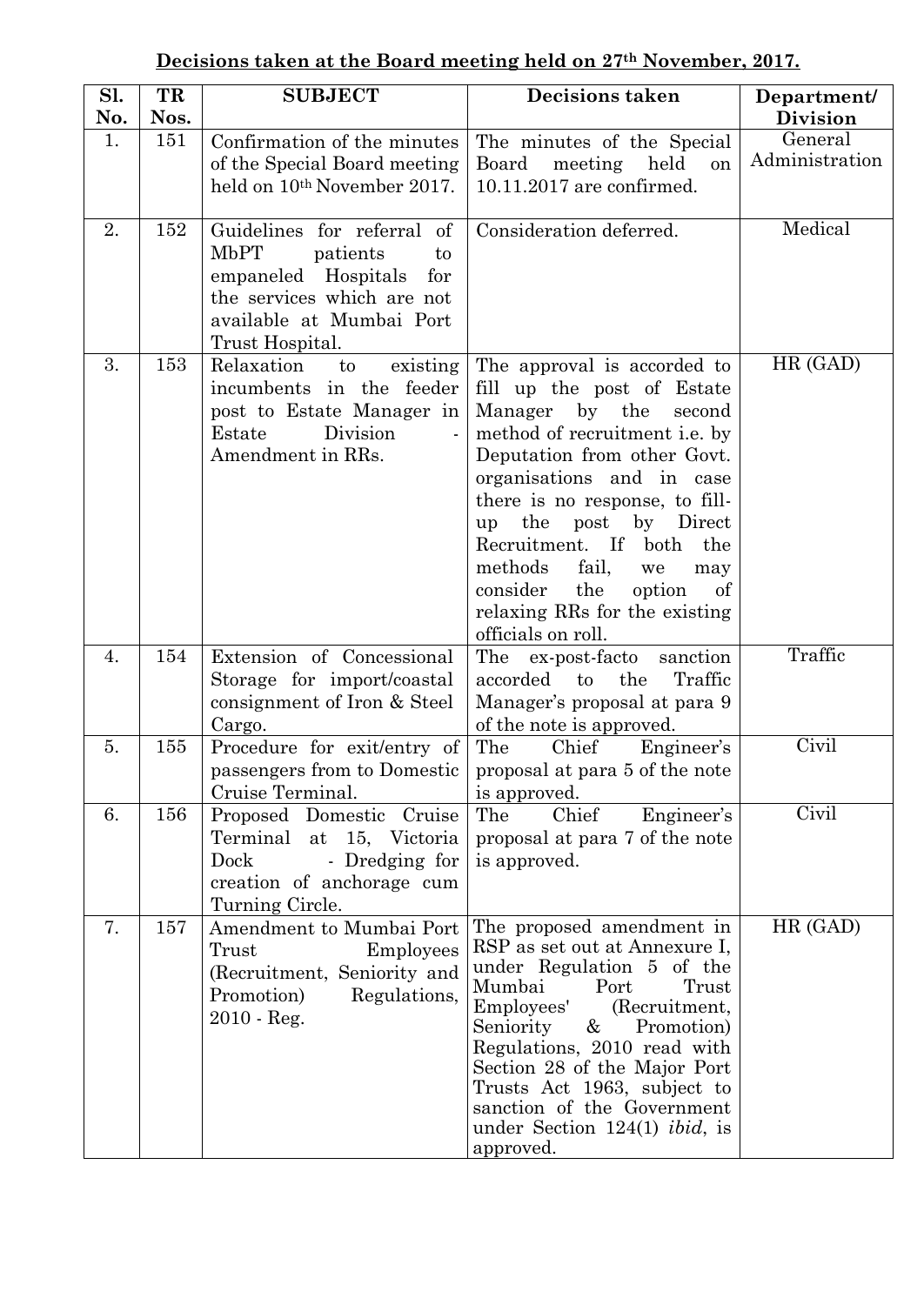| Sl.       | TR          | <b>SUBJECT</b>                                                                                                                                                                                                                                                                                                                                                                                                                                                   | <b>Decisions taken</b>                                                         | Department/                                             |
|-----------|-------------|------------------------------------------------------------------------------------------------------------------------------------------------------------------------------------------------------------------------------------------------------------------------------------------------------------------------------------------------------------------------------------------------------------------------------------------------------------------|--------------------------------------------------------------------------------|---------------------------------------------------------|
| No.<br>8. | Nos.<br>158 | Tender<br>No.<br>FA/E&T/200/2014: Renting<br>out 15 MbPT spaces for<br>installation<br>of<br>Mobile<br>Network Towers at various<br>MbPT properties for 5 years<br>Lease.                                                                                                                                                                                                                                                                                        | The Joint Director's proposal<br>at para 7 of the note is<br>approved.         | <b>Division</b><br><b>E&amp;T</b> Division<br>(Finance) |
| 9.        | 159         | for<br>Request<br>concessional<br>Port Charges during layup<br>at Mumbai Port.                                                                                                                                                                                                                                                                                                                                                                                   | The<br>Traffic<br>Manager's<br>proposal at para 17 of the<br>note is approved. | Traffic                                                 |
| 10.       | 160         | Hiring of two Pilot Launches<br>for 5 years, extendable for<br>further two years - sanction<br>to Estimate No.DC-01/2017.                                                                                                                                                                                                                                                                                                                                        | The Deputy Conservator's<br>proposal at para 6 of the note<br>is approved.     | Marine                                                  |
| 11.       | 161         | Hiring of 2 Nos. Mooring<br>Launches.                                                                                                                                                                                                                                                                                                                                                                                                                            | The Deputy Conservator's<br>proposal at para 10 of the<br>note is approved.    | Marine                                                  |
| 12.       | 162         | Tender No. E.108/2017 -<br>Appointment of Technical,<br>Legal and Financial Experts<br>from<br>the<br>firms<br>of<br>Transaction Advisors for the<br>period of two years for<br>carrying<br>out<br>Legal,<br>Technical and Financial<br>Transactions<br>for<br>the<br>proposals of International<br>Cruise Terminal at Indira<br>Dock and Domestic Cruise<br>Terminal at 15-VD, Mumbai<br>on PPP Model - Acceptance<br>of Price Bid and sanction to<br>Estimate. | Chief<br>The<br>Engineer's<br>proposal at para 7 of the note<br>is approved.   | Civil                                                   |
| 13.       | 163         | Tender No. E.10A/2017 -<br>Modernisation<br>of existing<br>Mumbai<br>International<br>Cruise Terminal (MICT) at<br>Dock, Mumbai<br>Indira<br>Allotment<br>of<br>residential<br>units<br>the<br>contractor's<br>to<br>staff.                                                                                                                                                                                                                                      | The<br>Chief<br>Engineer's<br>proposal at para 6 of the note<br>is approved.   | Civil                                                   |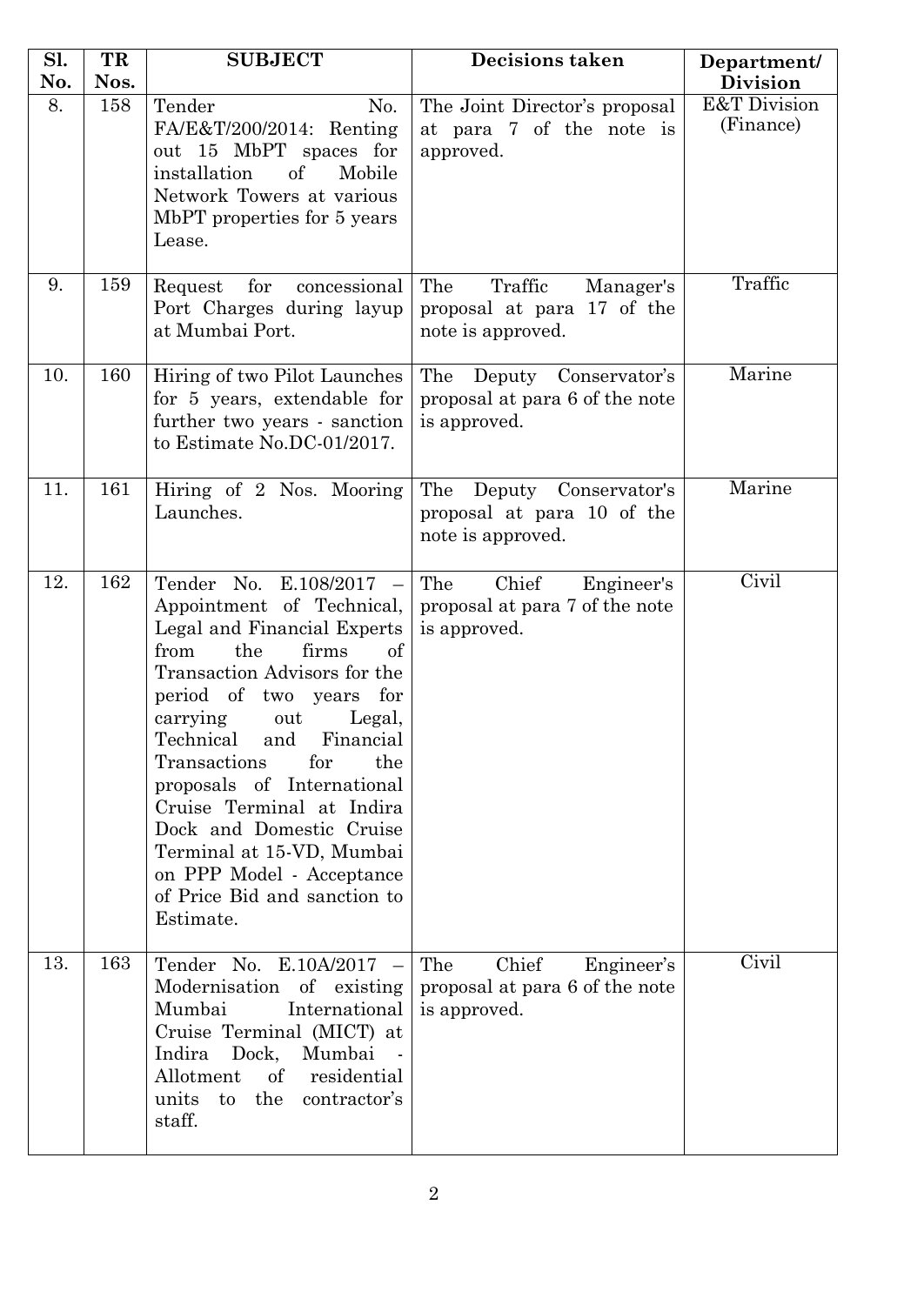| Sl. | TR   | <b>SUBJECT</b>                                                                                                                                                                                                                                                                                                                                                                | <b>Decisions taken</b>                                                                                                                                                                                                                                                                                                                                                                     | Department/     |
|-----|------|-------------------------------------------------------------------------------------------------------------------------------------------------------------------------------------------------------------------------------------------------------------------------------------------------------------------------------------------------------------------------------|--------------------------------------------------------------------------------------------------------------------------------------------------------------------------------------------------------------------------------------------------------------------------------------------------------------------------------------------------------------------------------------------|-----------------|
| No. | Nos. |                                                                                                                                                                                                                                                                                                                                                                               |                                                                                                                                                                                                                                                                                                                                                                                            | <b>Division</b> |
| 14. | 164  | for<br>of<br>Request<br>waiver<br>Ground Rent<br>Charges<br>in<br>respect of imports made by<br>Inder International and Shri<br>Lakshmi Steels, Ludhiana<br>in terms of Section 53 of the<br>Major Port Trusts Act, 1963<br>and in terms of the liberty<br>afforded by the Hon'ble<br>Supreme Court of India in<br>SLP (C) No.771-772 of 2017<br>by order dated $27.7.2017$ . | Taking into consideration the<br>Hon.<br>Supreme<br>Court's<br>advisory<br>to consider<br>the<br>sympathetically,<br>request<br>option at para 10.1 (d) is<br>approved for the reasons<br>recorded in the<br>note of<br>discussions. The applicant to<br>clear the consignment within<br>15 days from the date of<br>intimation of the decision.                                           | Traffic         |
| 15. | 165  | Demolition<br>of Foot-Over-<br>Bridge on P. D'Mello Road.                                                                                                                                                                                                                                                                                                                     | Chief<br>The<br>Engineer's<br>proposal at para 9 of the note<br>is approved.                                                                                                                                                                                                                                                                                                               | Civil           |
| 16. | 166  | $CE.JD-5$<br>(Mechanical)<br>Works)/ 2017 - Mechanical,<br>Piping, Electrical and Fire-<br>Fighting Works<br>for the<br>project of Fifth Oil Berth at<br>Jawahar Dweep in Mumbai<br>Harbour – Approval for<br>award of contract.                                                                                                                                              | The<br>Committee's<br>Tender<br>recommendations at para 11<br>of the note is approved.                                                                                                                                                                                                                                                                                                     | Civil           |
| 17. | 167  | Replacement<br>&<br>Joint<br>Surgeon<br>Arthroscopic<br>to<br>200<br>operate<br>waitlisted<br>patients<br>for<br>Total Knee<br>Replacement (TKR) Surgery<br>at MbPT Hospital within a<br>period of three months.                                                                                                                                                              | Empanelment of a part-time $\vert$ (i) The CMO's proposal at<br>para 6 of the note is<br>approved subject to the<br>condition that services of<br>MbPT Doctors for TKR<br>shall<br>be<br>surgery<br>utilised,<br>preferably<br>simultaneously.<br>(ii) The CMO to apprise the<br>about<br>the<br>Chairman<br>status of the number of<br>cases and patients after a<br>period of one month. | Medical         |